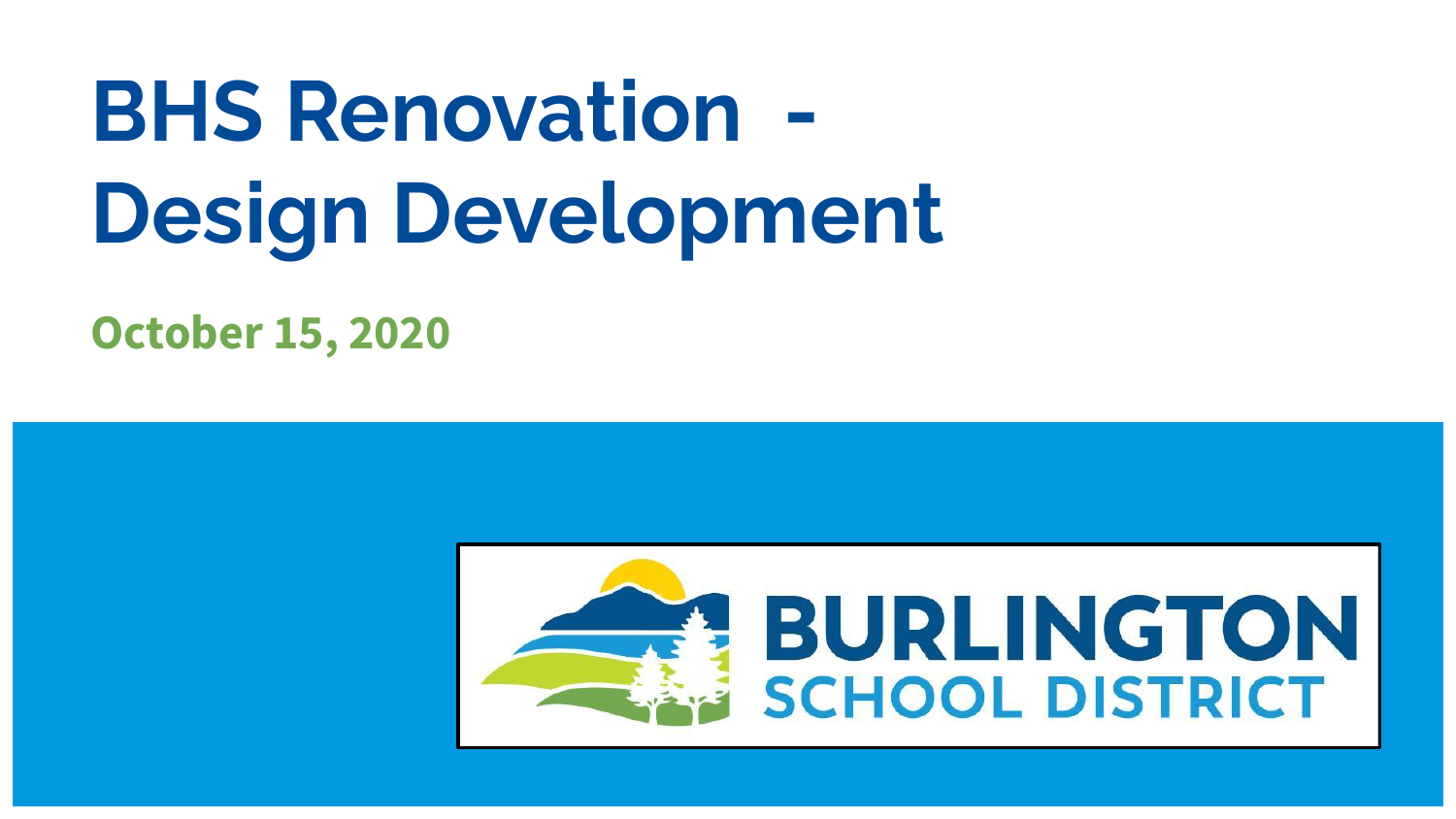# BCOC Agenda

Duration Elapsed Time

#### **Thursday, October 15, 2020 5:30 – 7:00 PM**  $Z$ oom: <https://us02web.zoom.us/j/89705401679>

| Introduction - Tom Peterson, Owner's Project Manager                                                                  | 5  | 5  |                                               |
|-----------------------------------------------------------------------------------------------------------------------|----|----|-----------------------------------------------|
| Review of BCOC role & make-up                                                                                         | 20 | 25 |                                               |
| o Mandated by City / BSD MOU                                                                                          |    |    |                                               |
| ○ Review of Role of BCOC                                                                                              |    |    |                                               |
| o Prescribed make-up                                                                                                  |    |    |                                               |
| ○ Monthly group vs Weekly group                                                                                       |    |    |                                               |
| ○ Current make-up of BCOC                                                                                             |    |    |                                               |
| $\circ$ Membership gap(s) to fill                                                                                     |    |    |                                               |
| <b>BCOC Member Q&amp;A</b>                                                                                            | 15 | 40 |                                               |
| <b>Project Updates</b>                                                                                                | 20 | 60 |                                               |
| ○ PCBs & Urban Soils                                                                                                  |    |    |                                               |
| Next air tests – purpose and cost                                                                                     |    |    |                                               |
| Pilot Project – purpose & timeline                                                                                    |    |    |                                               |
| Challenges                                                                                                            |    |    |                                               |
| Getting air quality below State screening levels                                                                      |    |    |                                               |
| Will it be possible? (Will State recognize "averages"?)                                                               |    |    |                                               |
| Will it be economically feasible?                                                                                     |    |    |                                               |
| Will there be outside funding for mitigation?                                                                         |    |    |                                               |
| <b>BCOC Member Q&amp;A</b>                                                                                            | 15 | 75 |                                               |
| Public comments and questions                                                                                         | 15 | 90 |                                               |
| (Note: In the interest of time, individuals will be limited to 2 minutes to deliver their comments and/or questions.) |    |    | Total Allotted Time: 90 Minutes (5:30 - 7:00) |

**Next BCOC Meeting: Thursday, November 19, 2020 via Zoom**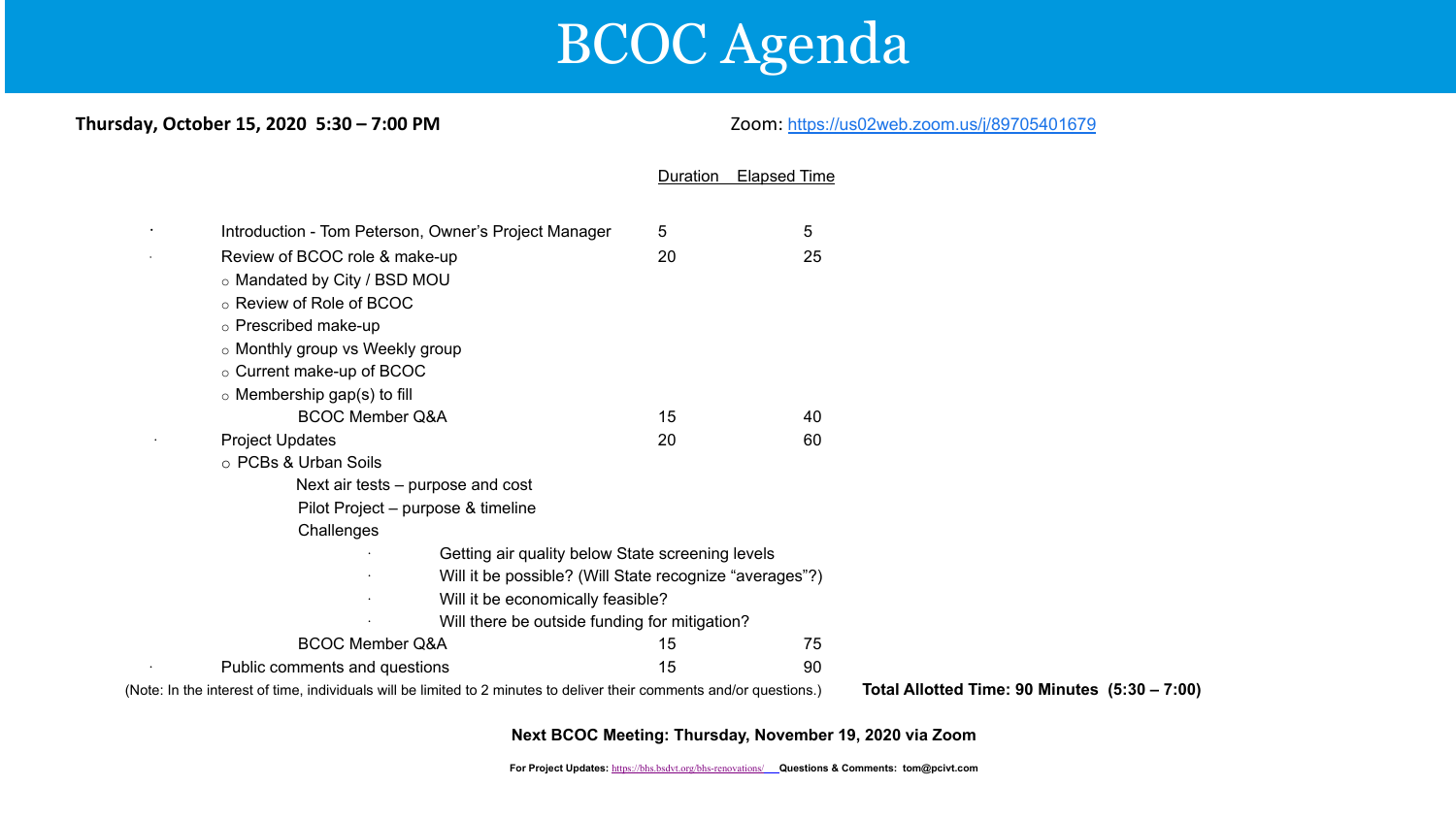# Building Construction Oversight Committee

#### **From The City of Burlington / Burlington School Board Memorandum of Understanding:**

*"Both parties have an interest in ensuring that the project will be carried out in a manner that is fiscally responsible and achieves educational and community goals. Following a successful vote, but prior to the further advancement of design work, the Burlington School District Shall:*

- *1. Hire an Owner's Project Manager (OPM) for the BHS Project*
- *2. Create a BHS Building Construction Oversight Committee (BCOC)*
- *3. Support the BCOC to meet at least once per month to review project status*
- *4. Require the BCOC to provide regular updates to the BSD Board of Commissioners and approval for specific milestones*
- *5. Require the BCOC to provide regular updates to the Board of Finance and obtain approval for the selection of the OPM and other specific milestones*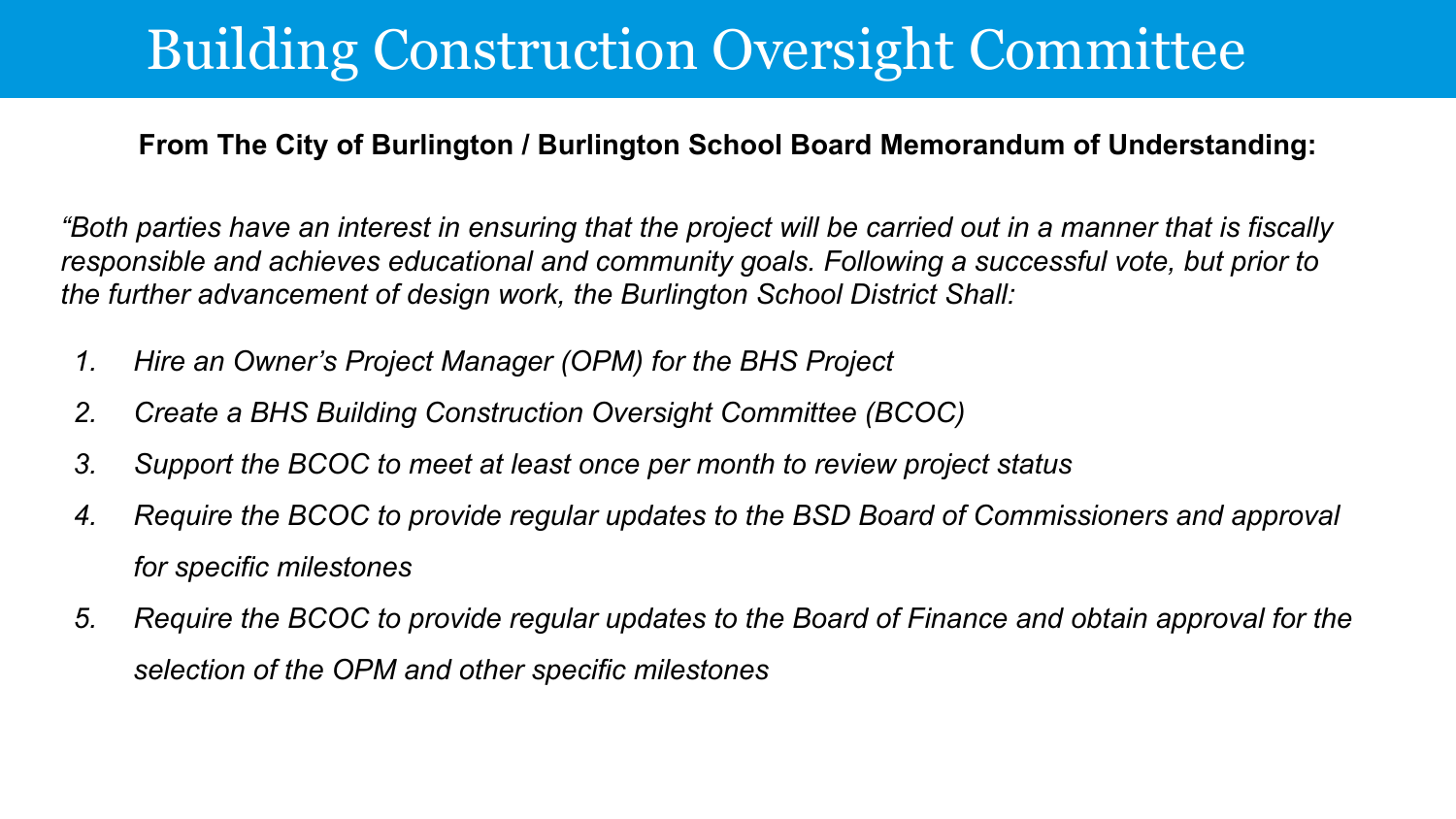### Wednesday "Owner's Group" vs Monthly BCOC

#### **Wednesday Owner Group Meeting**

- Weekly meeting with design team, CM, and Owner representatives
- Reviews milestones, challenges, and decisions to be made
- Provides consistent platform for two-way feedback

#### **Monthly BCOC Meetings**

- Provides opportunity for community BCOC representatives to be kept informed about the project
- Provides project updates to the public
- Provides platform for BCOC to review issues, ask questions, make recommendations, and make critical path decisions

#### **Discussion prompts:**

Has this format supported good and timely decision-making?

What are the pros & cons of this format? What changes, if any, are needed?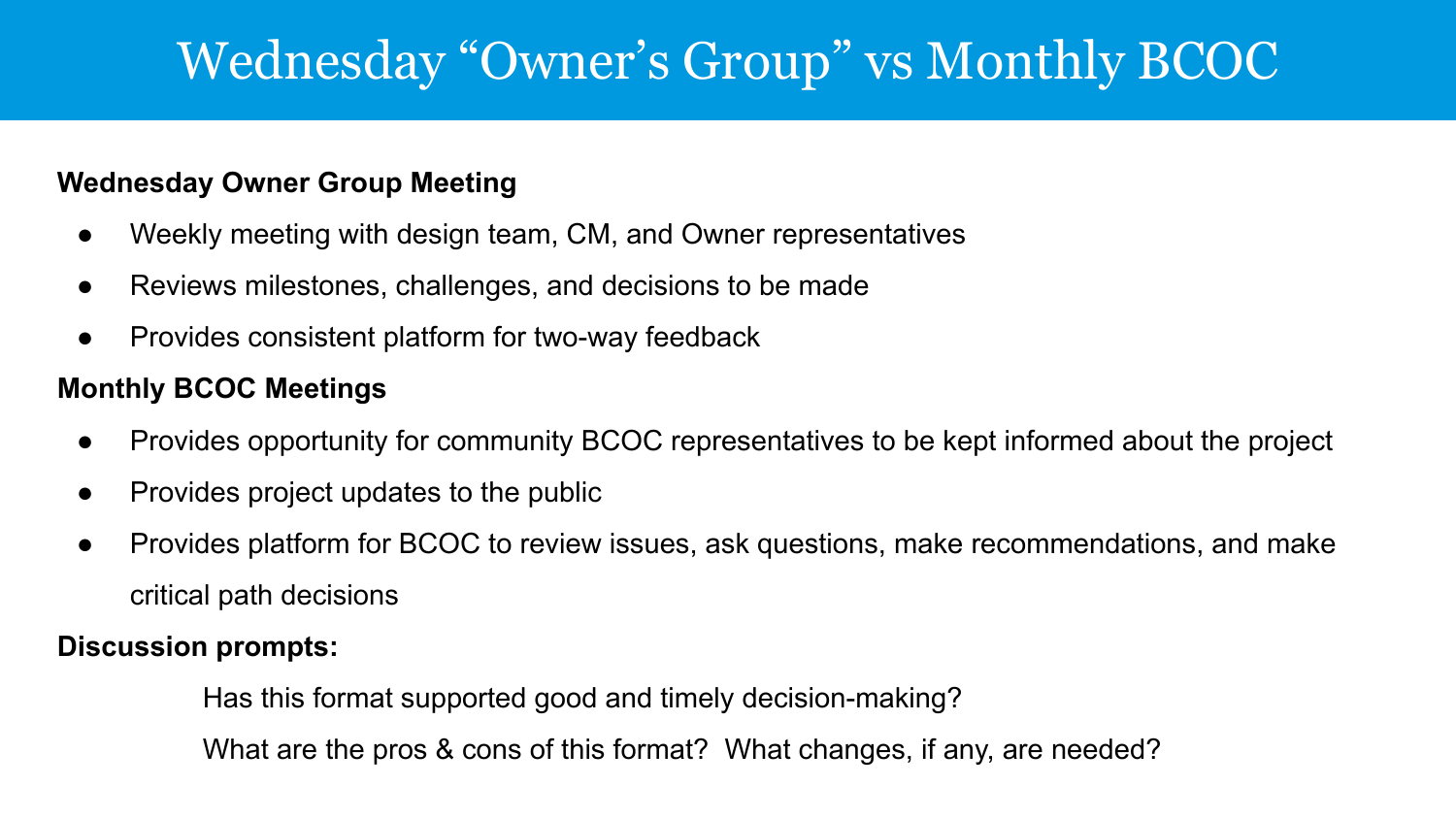# Upcoming Owner Decisions (and who makes them?)

- Review and approval of Owner criteria and sub-contractor qualification process
	- By law must be approved by school board
- Possible review of sub-contractor bid list
- Possible review of sub-contractor bids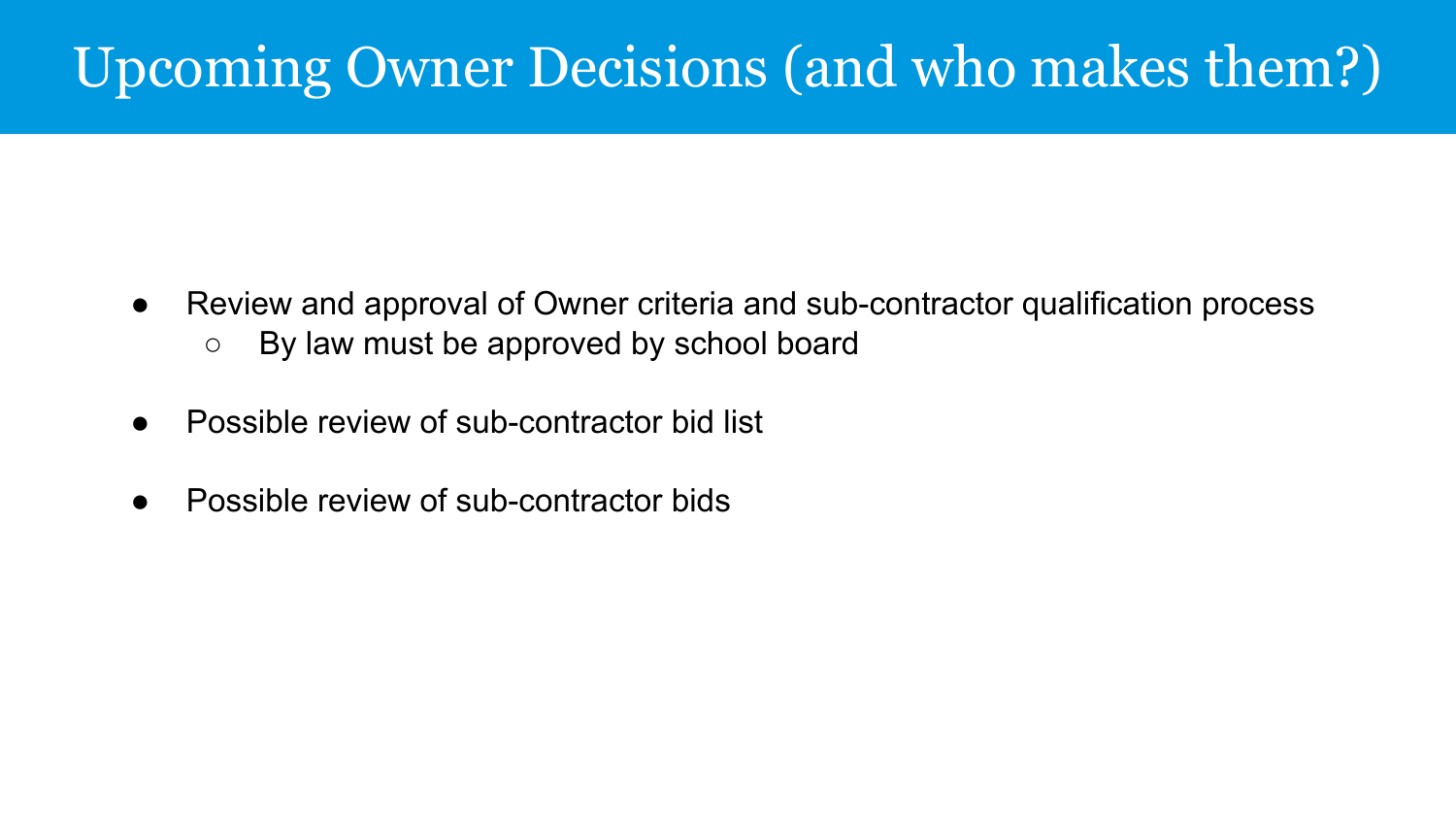# Make-up of the BCOC

| <b>Representation</b>                                                           | <b>Current Member</b>                                          |  |
|---------------------------------------------------------------------------------|----------------------------------------------------------------|--|
| Two representatives from BSD Board of<br>Commissioners                          | Clare Wool **<br>One open seat                                 |  |
| Three Representatives from BSD staff<br>designated by Superintendent            | Marty Spaulding **<br>Nathan Lavery **<br>Noel Green **        |  |
| The Owner's Project Manager                                                     | Tom Peterson **                                                |  |
| Three* representatives from the community<br>*A fourth representative was added | Peter Bahrenburg<br>David Boehm<br>Kate Stein **<br>Doug Nedde |  |
| One City representative selected by Mayor                                       | Jordan Redell                                                  |  |
|                                                                                 | Regular attendees at Weekly Owner's Meeting                    |  |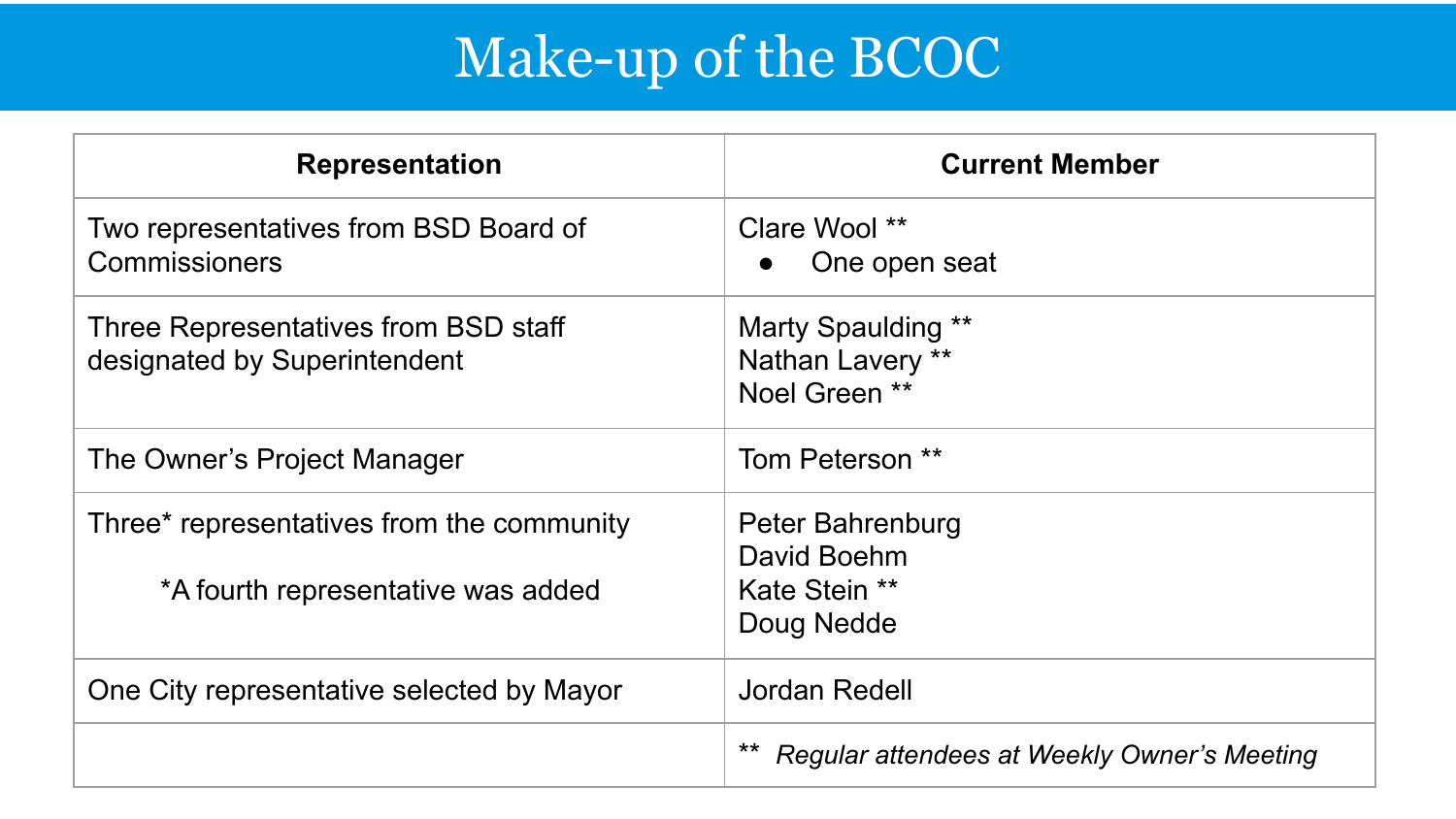# PCBs & Urban Soils: Next Steps

- Baseline air testing to ensure that testing method and analysis captures the correct data and is acceptable to the regulatory agencies (EPA, VT Department of Health, VT Dept. Environmental Conservation)
- Execute a pilot project to determine if air screening levels can be brought down to acceptable limits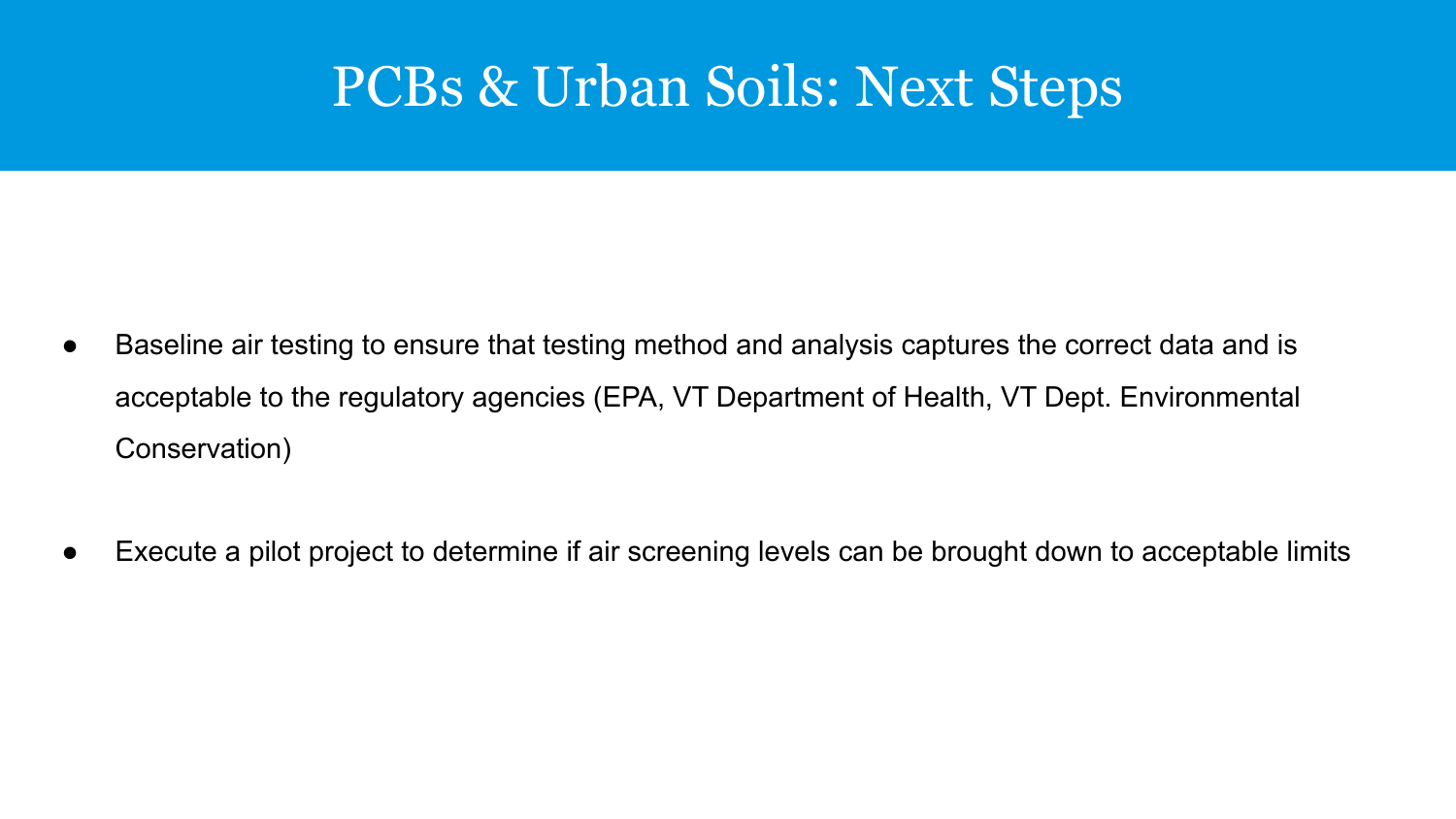## PCBs & Urban Soils: Challenges and Questions

- State screening levels are extremely low and may be difficult to achieve
- Will the State allow averaging when assessing air quality standards?
- Some of the development soils may have to be shipped off site at considerable expense
- If solutions are technically feasible, will they be economically feasible?
- Will there be any outside funding for mitigation?
- Will project scope and programming have to be scaled back in order to pay for mitigation?